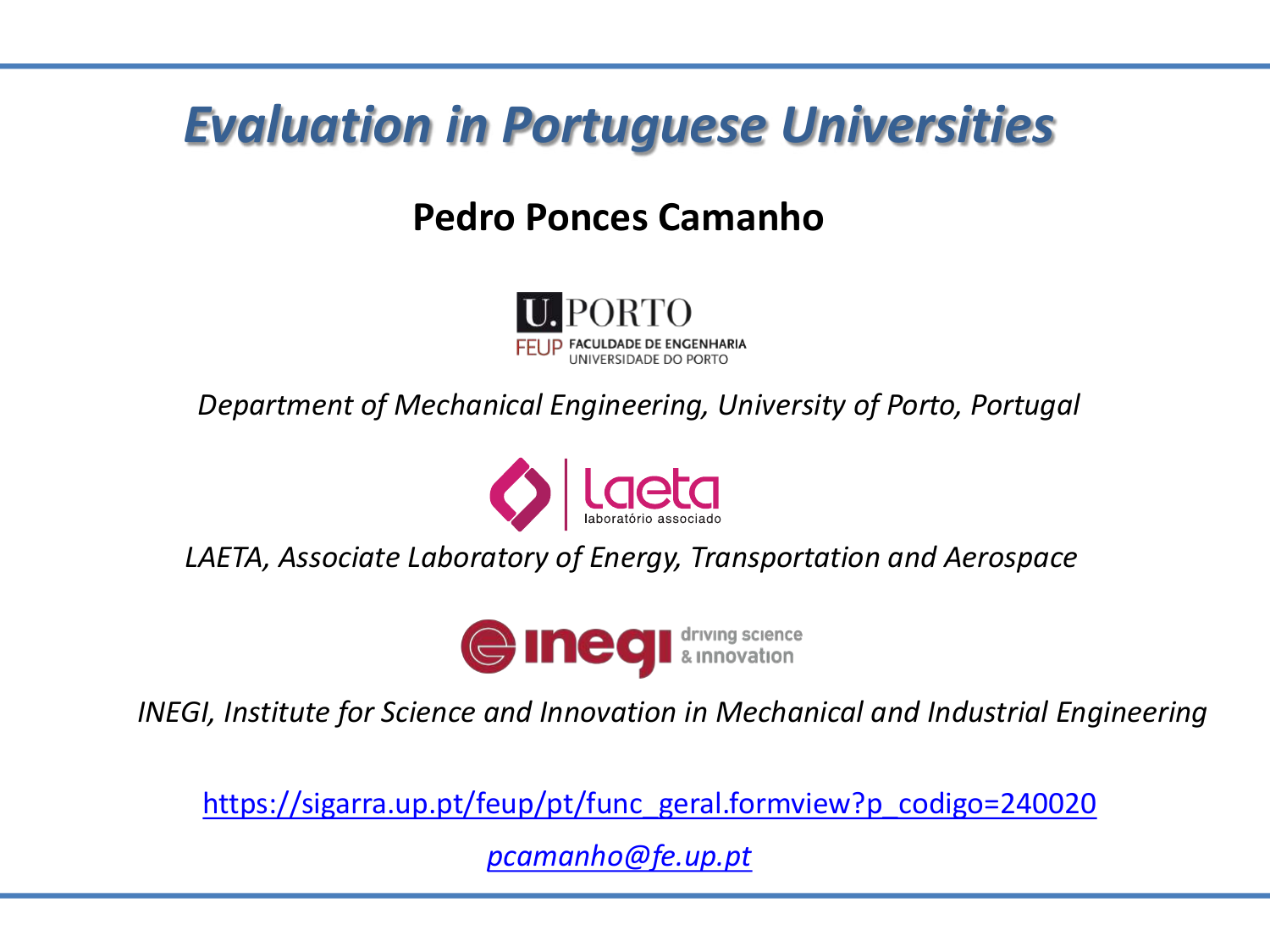#### **Context**



[https://ec.europa.eu/regional\\_policy/en/information/cohesion-report/](https://ec.europa.eu/regional_policy)

Urgent need to attract and retain talent.

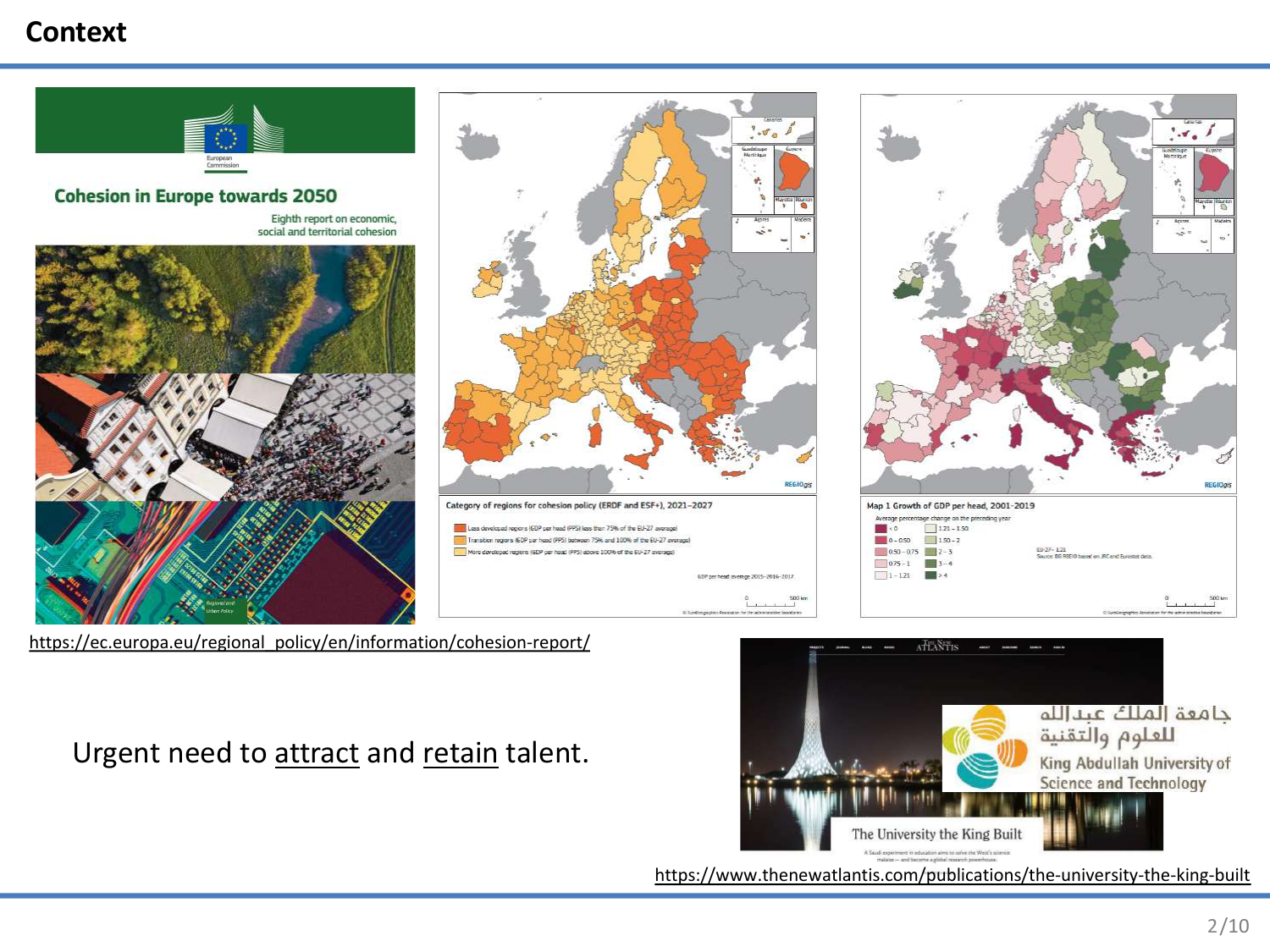- 1. Impossibility of distinguish between hiring and promoting faculty.
- 2. Lack of a predictable career path for faculty and researchers.



Education; research; leadership and management; profession and practice.

Activities, measures of recognition, progression requirements.

3. Lack of accountability and very few checks and balances.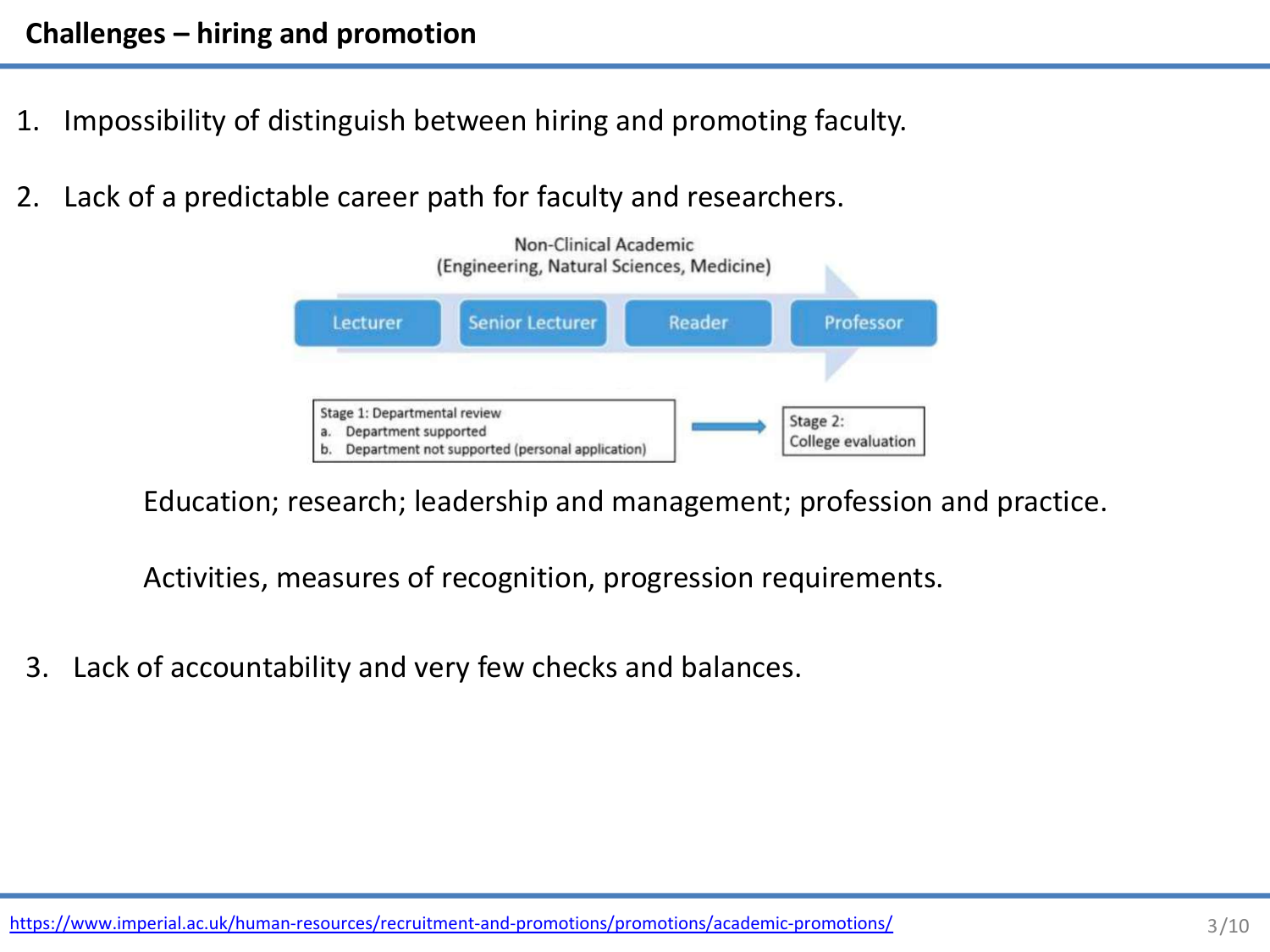#### 4. Archaic method of hiring and promoting, based on public notices, which promotes inbreeding. **PROFESSORES**

#### No ensino superior não é o mérito que comanda as contratações

Estudo da Direcção-Geral de Estatísticas da Educação e Ciência vem confirmar a existência de endogamia académica nas universidades portuguesas. "Nos concursos institucionais para posições académicas, os candidatos internos à instituição prevalecem sistematicamente", conclui.

Público, 21/9/2017

### Hypothesis: the degree of scientific maturity of a given institution is inversely proportional to the degree of quantification used in the promotion/hiring processes.

| Critério                        | Parâmetro                                                                                                                                                                                                                                         | Peso% |
|---------------------------------|---------------------------------------------------------------------------------------------------------------------------------------------------------------------------------------------------------------------------------------------------|-------|
| Desempenho<br>científico        | Produção científica, cultural ou tecnológica;                                                                                                                                                                                                     | 65    |
|                                 | Reconhecimento pela comunidade e sociedade em geral;                                                                                                                                                                                              | 5     |
|                                 | Coordenação e participação em projetos científicos, de criação cultural ou de<br>desenvolvimento tecnológico;                                                                                                                                     | 20    |
|                                 | Coordenação, liderança e dinamização da atividade de investigação                                                                                                                                                                                 | 10    |
| Capacidade<br>pedagógica        | Atividades letivas em instituições de ensino superior;                                                                                                                                                                                            | 35    |
|                                 | Desempenho pedagógico;                                                                                                                                                                                                                            | 15    |
|                                 | Inovação e valorização pedagógicas;                                                                                                                                                                                                               | 5.    |
|                                 | Produção de material pedagógico; coordenação e participação em projetos<br>pedagógicos;                                                                                                                                                           | 10    |
|                                 | Acompanhamento e orientação de estudantes de licenciatura, de mestrado e de<br>doutoramento.                                                                                                                                                      | 15    |
|                                 | Projeto Pedagógico [referido em 2.2 c]]                                                                                                                                                                                                           | 20    |
| Outras atividades<br>relevantes | Prestação de serviços à comunidade científica e educacional, bem como ao tecido<br>económico-produtivo e à sociedade em geral;                                                                                                                    | 20    |
|                                 | Ações e publicações de divulgação científica, cultural ou tecnológica;                                                                                                                                                                            | 25    |
|                                 | Valorização e transferência de conhecimento;                                                                                                                                                                                                      | 25    |
|                                 | Atividades de avaliação de natureza académica, designadamente no âmbito de provas<br>e concursos:                                                                                                                                                 | 20    |
|                                 | Participação em atividades de gestão em instituições de ensino superior ou de<br>investigação ou em outras entidades de carácter científico, tecnológico ou cultural que<br>desenvolvam atividades relevantes no âmbito da missão das anteriores. | 10    |

QS World University Rankings 2022 #>550 QS World University Rankings 2022 #1-5

criteria for the conferment of the title of professor are as follows: *Research*: A research record of a high order, the quality of which is comparable in distinction with that expected of professors appointed on the grounds of research achievement at other major research universities.

*Teaching:* A record of effective teaching (either undergraduate or graduate teaching, or both) for the University and for colleges concomitant with the duties of the university post and the college fellowship (where one is held).

*Good citizenship:* A record of involvement in University and/or college administration and demonstrable competence in such administration. This may include activities connected to enterprise, links with industry and business etc. in appropriate cases.

With regard to the research criterion, **it would be of considerable help if you would** comment on the quality and international reputation of

research record giving your candid opinion, and compare its distinction with that expected of professors in the leading  $\blacksquare$  departments in this subject area. Any additional comments you might have, e.g. on his contribution to teaching and good citizenship, would of course also be welcome.

### • Excessive quantification (often of the wrong parameters) with little consideration of quality.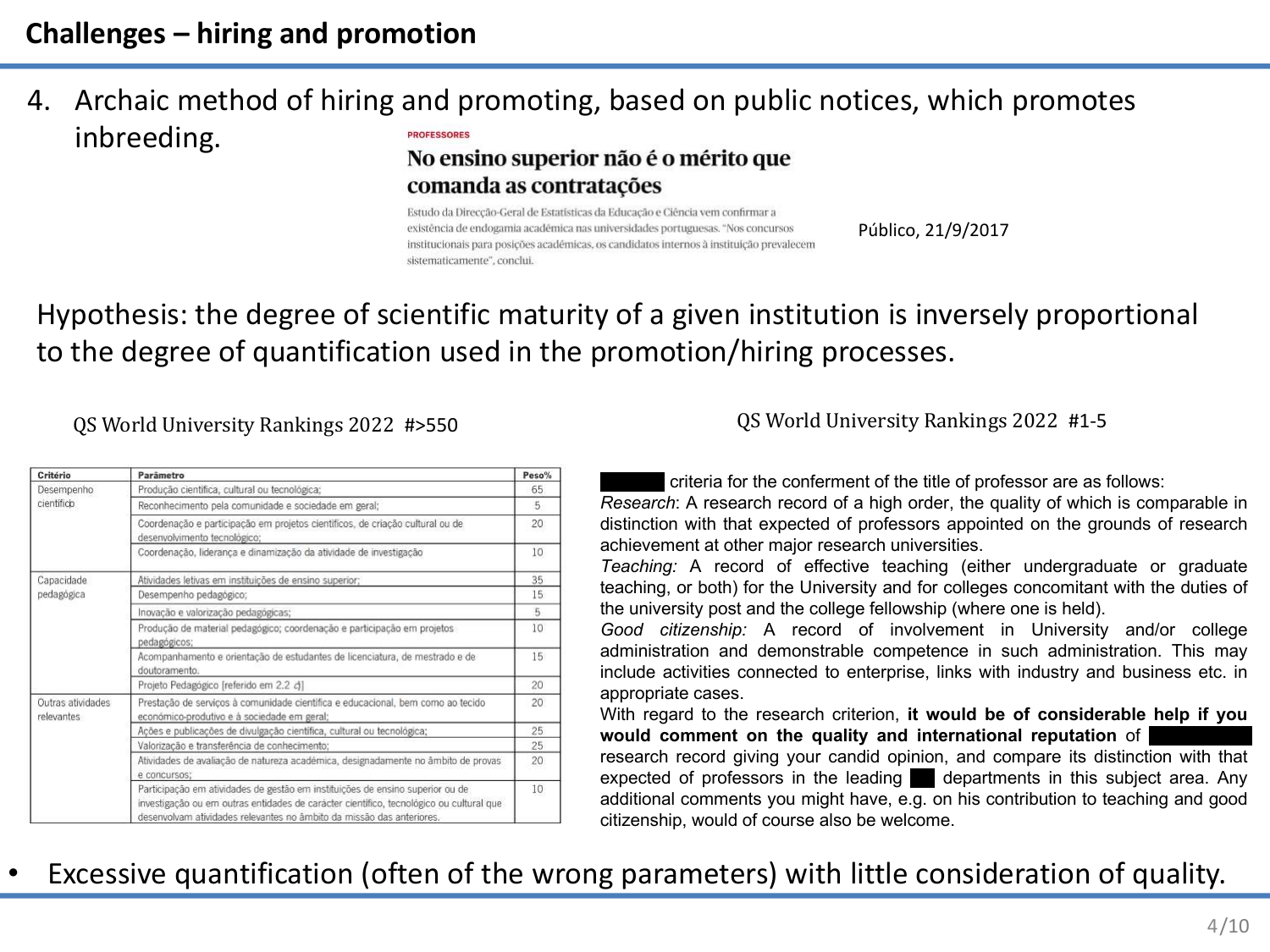- Insufficient control of potential conflict of interests.
- Requirement of certification of the PhD degree by Portuguese Universities at the application stage.
- Requirement of habilitation for the position of Full Professor.
- Candidates are not interviewed.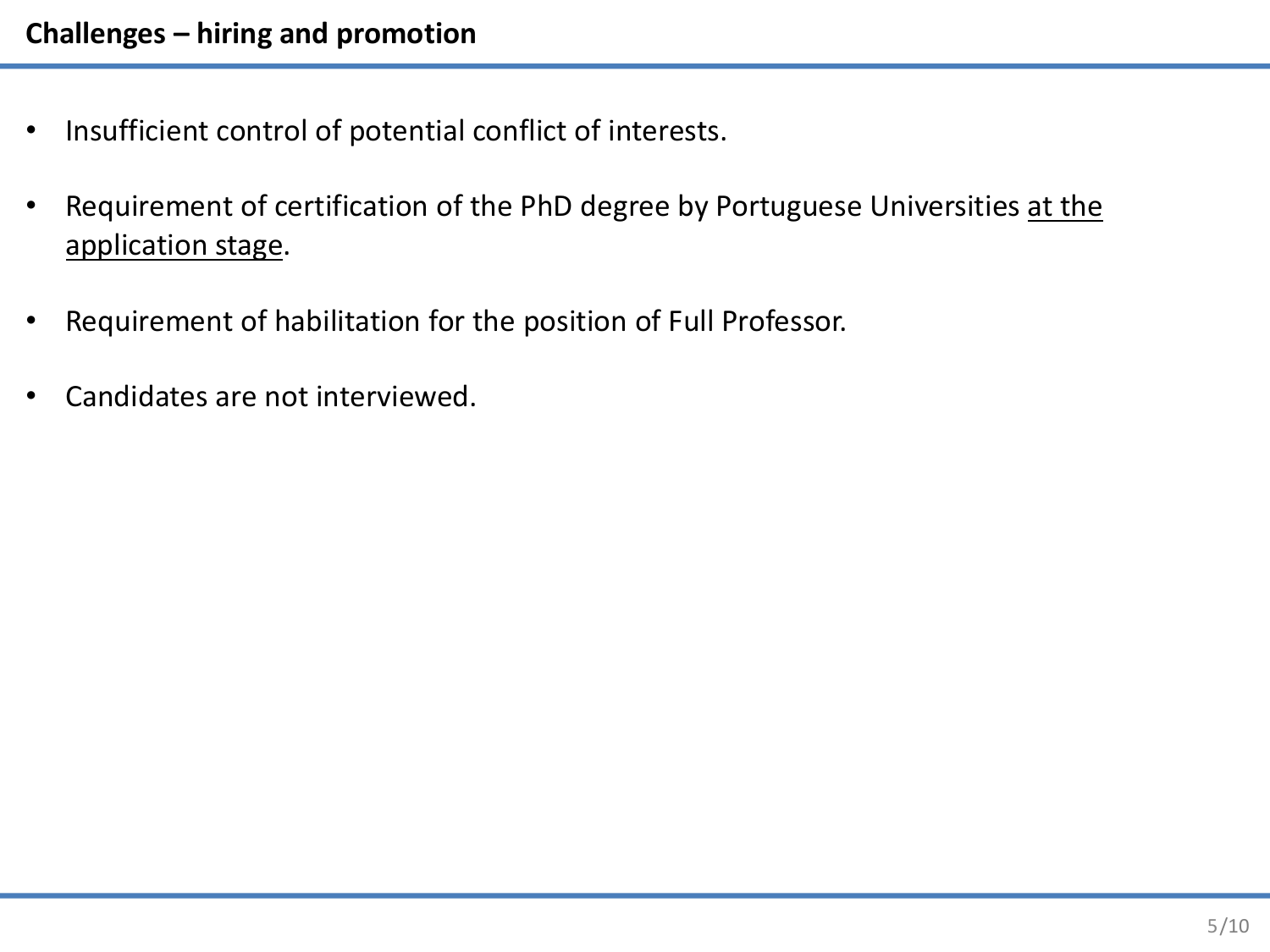### **Challenges – annual personal evaluation**

1. Excessively quantitative (e.g. number of papers, number of co-authors, number of projects, number of courses, number of students, etc.) with insufficient consideration for quality of the activity (impact factor of a journal must not be a surrogate for the scientific relevance of a paper).









2. The process can be conducted without any interviews, definition of objectives and follow-up.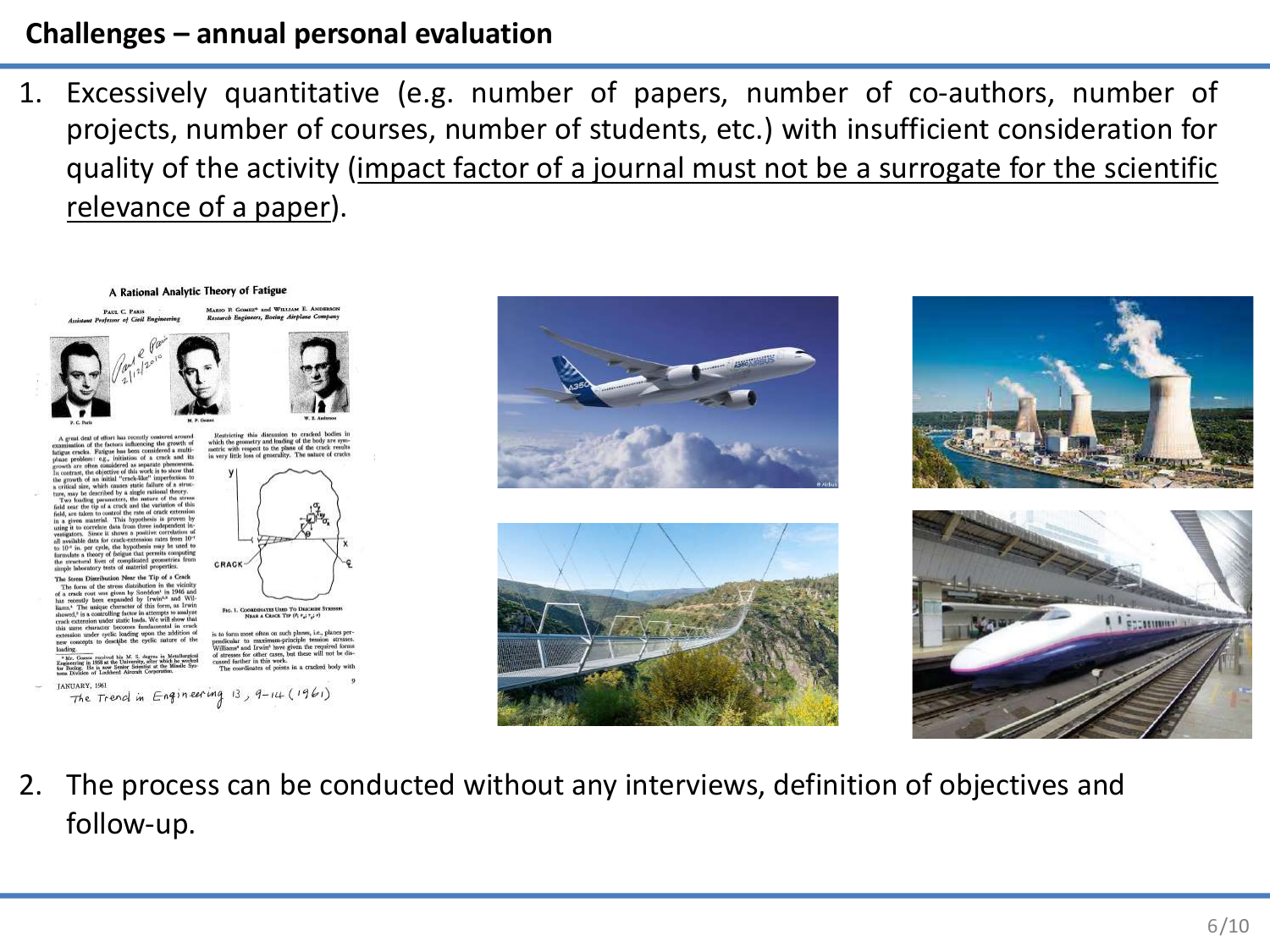- 3. Same criteria for different stages in the academic career.
- 4. High percentage of top marks, a fact that puts at stake the credibility of the evaluation process.

| <b>ENSINO SUPERIOR</b><br>Mais de metade dos professores do                                                                           | Que notas recebem os professores do ensino superior |                                                   |
|---------------------------------------------------------------------------------------------------------------------------------------|-----------------------------------------------------|---------------------------------------------------|
| superior com avaliação de "excelente"                                                                                                 | Última<br>avaliação Avaliados Excelente             | Outras<br>classifi-<br>Muito<br><b>Bom</b> cacões |
| Menos de 5% tem resultado negativo. Sistema de apreciação do desempenho não agrada<br>nem às instituições nem ao sindicato do sector. | 80,6%<br>289<br>2017                                | 5,2% 7,3% 6,9%                                    |
|                                                                                                                                       | 903<br>78.4<br>2017                                 | 2,53,2<br>15.9                                    |
| Público, 2/6/2019                                                                                                                     | 76.6<br>580<br>2016                                 | 6,6<br>11.6<br>5.2                                |

Where are the corresponding ERC grants, international scientific prizes, memberships of editorial boards of scientific journals, etc.?

5. Effort of little or no consequence.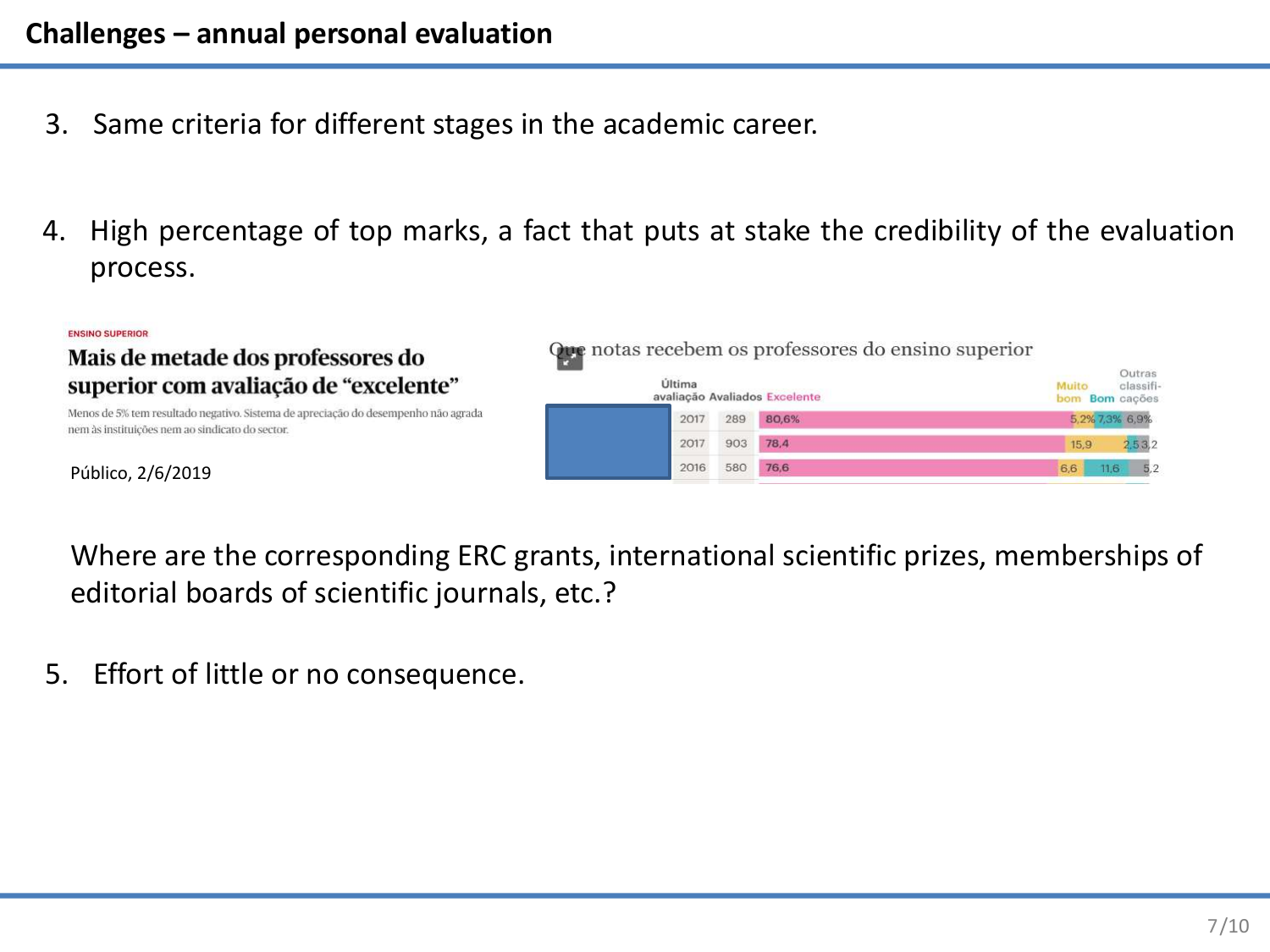#### **Suggestions**

Level 1 – Urgent actions that can be implemented in the short term.

- Invite top independent international scientists to the evaluation committees.
- Ensure coherence between admission requirements and composition of the evaluation committee.
- The use of external reviewers should be mandatory. The candidate should submit up to 5 papers for review, with a clear description of his/her contribution to the paper and a summary of its importance and originality.
- Avoid possible conflict of interests (co-authorships in the recent years, advisor, etc.).
- Mandatory interview, lecture and research seminar.
- Minimize bureaucratic burden of the candidates and promote international applications.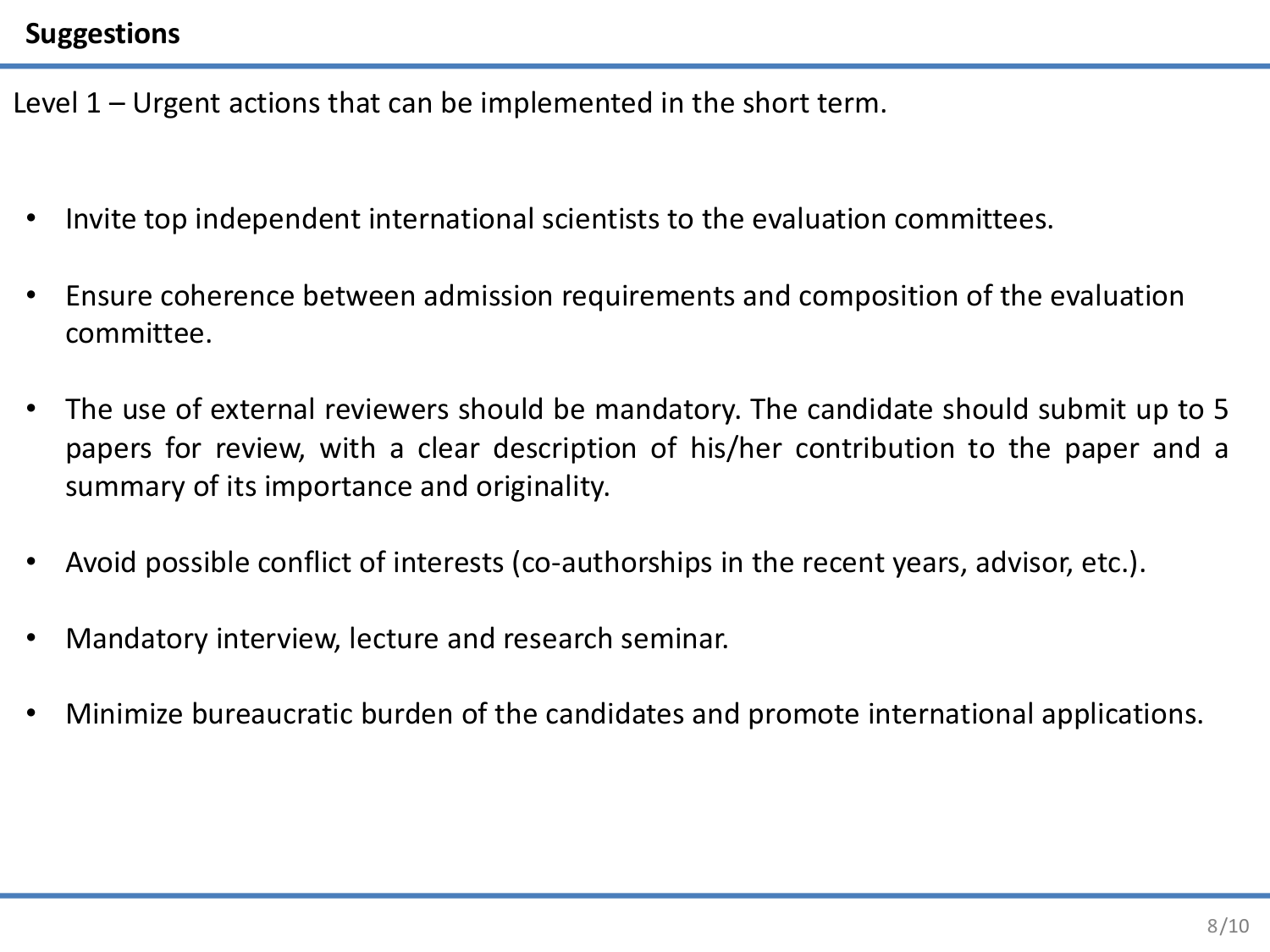#### **Suggestions**

Level 2 – Urgent reforms that require a strong political commitment (long term).

- Higher autonomy of the Universities in the hiring and promotion processes.
- Establish a timetable for promotions, based on merit not on opening of a few positions.
- Design a system that avoids nepotism and that rewards documented excellence:
	- $\triangleright$  Department committee or individual application, extensive use of external (national and international) independent referees. Applications fully discussed at the School committee (which includes the Dean), final disposition by the Rector.
- Replace the current method of annual personal evaluation by a personal review and development plan that includes a meeting with the Head of Department, identification of objectives, difficulties and corrective actions subjected to timelines if required.
- The annual review must have consequences (e.g. salary, awards).